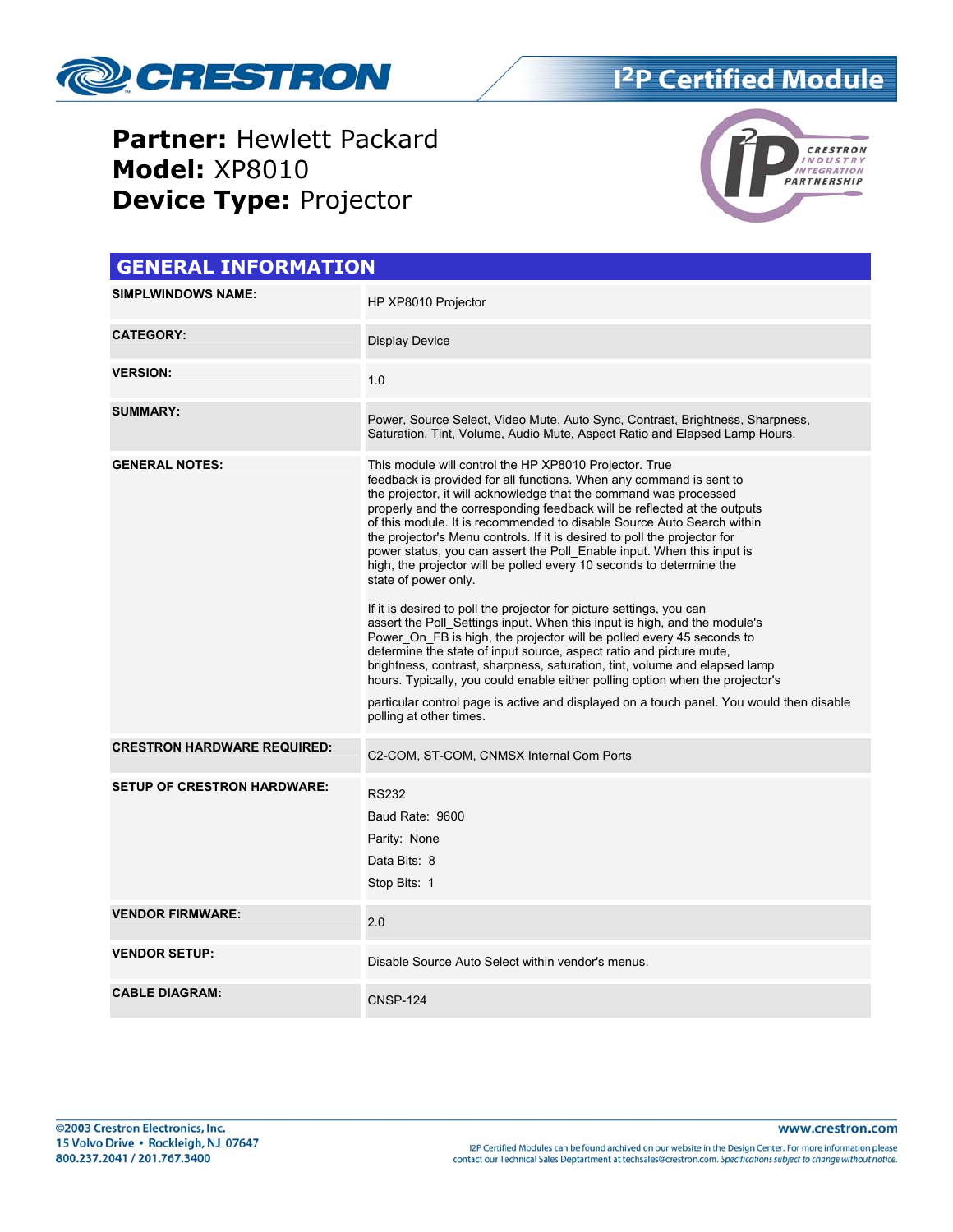







I2P Certified Modules can be found archived on our website in the Design Center. For more information please<br>contact our Technical Sales Deptartment at techsales@crestron.com. Specifications subject to change without notic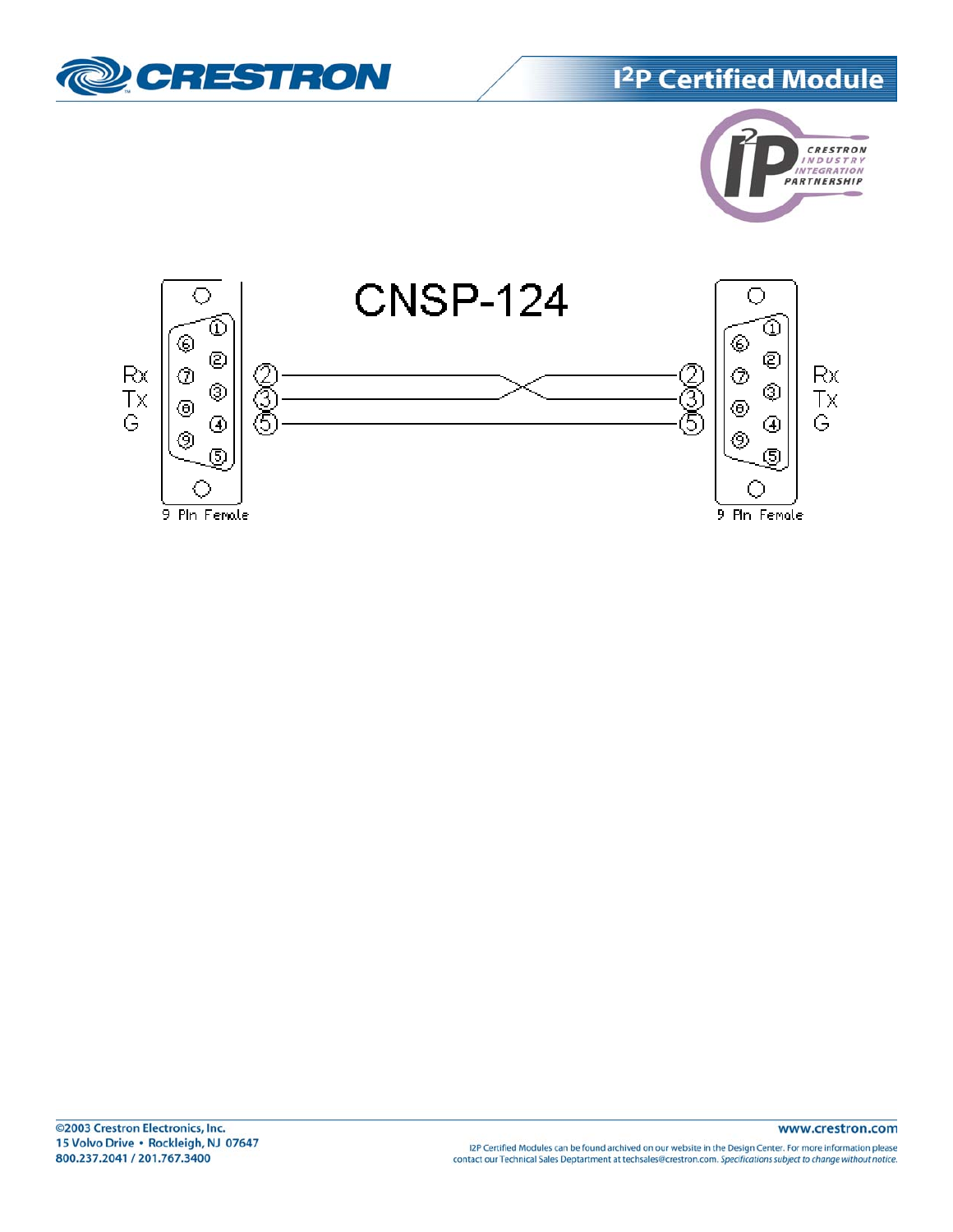

**Partner:** Hewlett Packard **Model:** XP8010 **Device Type:** Projector



#### **CONTROL:**

| Power_On         | D | Turn screen on.                                 |
|------------------|---|-------------------------------------------------|
| Power_Off        | D | Turn screen off.                                |
| Power_Toggle     | D | Toggles the power state of the screen.          |
| Mute_On          | D | Enables projector audio mute.                   |
| Mute_Off         | D | Disables projector audio mute.                  |
| Mute_Toggle      | D | Toggles projector audio mute.                   |
| Input_VGA1       | D | Select the D-sub #1 input on screen.            |
| Input_VGA2       | D | Select the D-sub #2 input on screen.            |
| Input_Video      | D | Select the Composite Video input on screen.     |
| Input_S-Video    | D | Select the S-Video input on screen.             |
| Input_Component  | D | Select the Component input on screen.           |
| Input_RGBHV      | D | Select the Computer BNC input on screen.        |
| Input_DVI        | D | Select the DVI Analog/Digital inputs on screen. |
| Picture_Mute_On  | D | Activate picture mute (blank the screen).       |
| Picture_Mute_Off | D | Deactivate picture mute (unblank the screen).   |
| Aspect_1to1      | D | Selects input signal's native aspect ratio.     |
| Aspect_Best      | D | Selects input signal's optimum aspect ratio.    |
| Resize_Fill      | D | Resizes input signal to full screen.            |
| Resize_16-9      | D | Resizes input signal to 16:9 aspect ratio.      |
| Contrast_Up/Down | D | Adjusts appropriate picture setting up/down.    |

I2P Certified Modules can be found archived on our website in the Design Center. For more information please<br>contact our Technical Sales Deptartment at techsales@crestron.com. Specifications subject to change without notic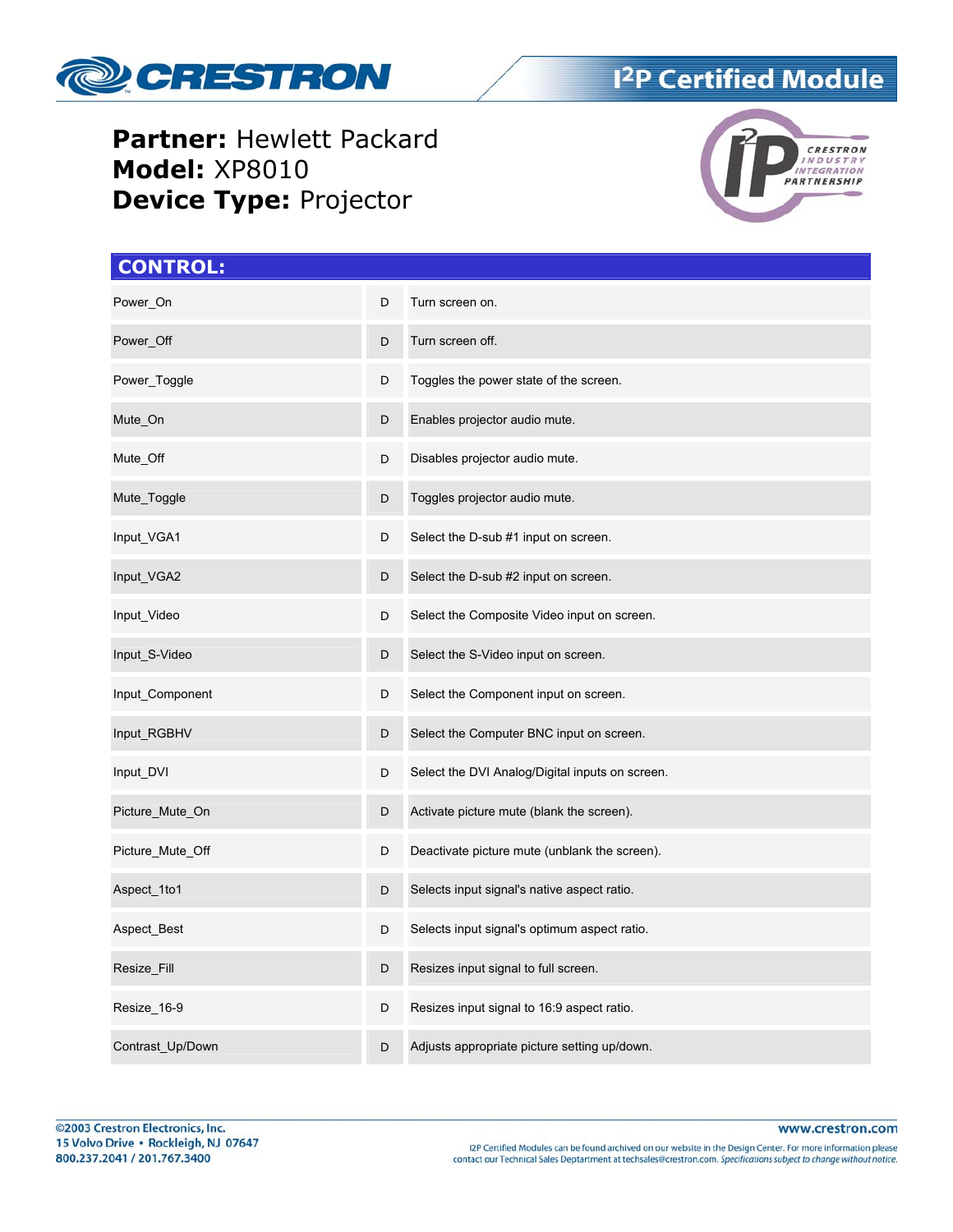

#### **Partner:** Hewlett Packard **Model:** XP8010 **Device Type:** Projector



| <b>CONTROL:</b>        |   |                                                                                                  |
|------------------------|---|--------------------------------------------------------------------------------------------------|
| Brightness_Up/Down     | D | Adjusts appropriate picture setting up/down.                                                     |
| Sharpness_Up/Down      | D | Adjusts appropriate picture setting up/down.                                                     |
| Saturation_Up/Down     | D | Adjusts appropriate picture setting up/down.                                                     |
| Tint_Up/Down           | D | Adjusts appropriate picture setting up/down.                                                     |
| Volume_Up/Down         | D | Adjusts projector's volume setting up/down.                                                      |
| Auto_Sync              | D | Adjusts projector's display automatically (Computer only).                                       |
| Poll_Enable            | D | When high, the projector will be polled for power status every 10 seconds.                       |
| Poll_Settings          | D | When high, the projector will be polled for picture settings and Lamp Hours every<br>45 seconds. |
| From_Device\$          |   | S Serial data signal to be routed from a 2 way com port.                                         |
| <b>FEEDBACK:</b>       |   |                                                                                                  |
| Power_On/Off/_FB       | D | Real feedback indicating projector's power state.                                                |
| Mute_On/Off/_FB        | D | Real feedback indicating projector's audio mute state.                                           |
| Input_*_FB             | D | Real feedback indicating projector's current source.                                             |
| Picture_Mute_On/Off_FB | D | Real feedback indicating projector's picture mute state.                                         |
| Aspect_*_FB            | D | Real feedback indicating projector's current aspect ratio.                                       |
| * Bar                  | Α | Picture setting's current level. Route to a TP bar graph.                                        |
| Lamp_Hours             | Α | Decimal value of elapsed lamp hours in tenths. (XXXX.X)                                          |
| To_Device\$            | S | Serial data signal to be routed to a 2 way com port.                                             |